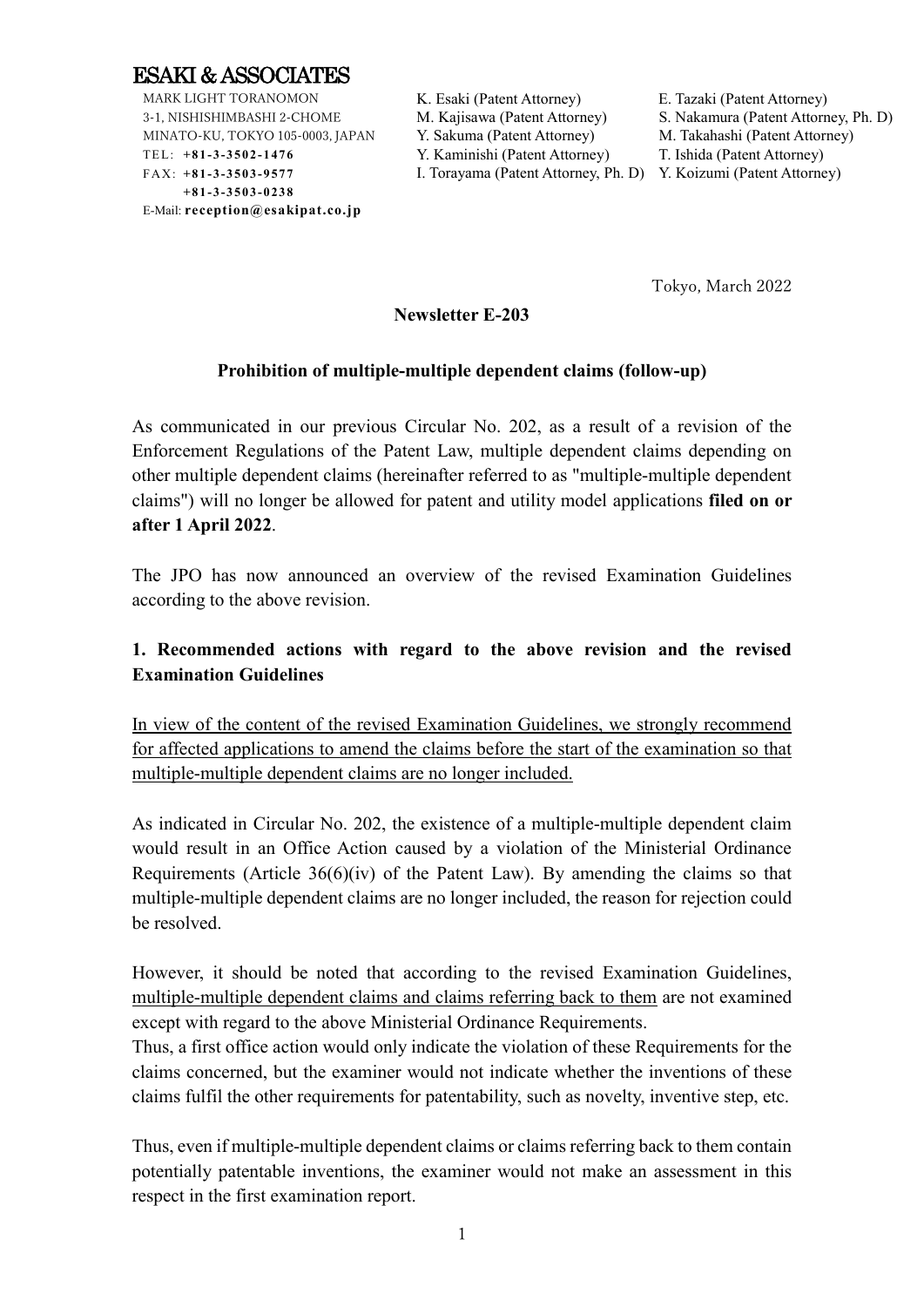Only after the multiple-multiple dependent claims have been amended in such a way that this reason for rejection is no longer present, the examination of the claims concerned with regard to the remaining requirements for patentability would begin. If a further ground for rejection is then found for one of the claims concerned (lack of novelty, inventive step, etc.), this would result in a further Office Action. If the examiner in this further Office Action communicates only this further reason for rejection, i.e. the found reason for rejection to the former multiple-multiple dependent claims, the respective further Office Action would be issued as a so-called "Final Notice of Reasons for Rejection", in the reply to which admissible amendments are subject to considerable restrictions. Typically, additions of new claims, changes to the categories of existing claims, and expansions or other non-restrictive changes of the scope of existing claims are not permitted.

Thus, if multiple-multiple dependent claims are included in the set of claims to be examined, there is a risk that an applicant will first learn of an assessment of the essential requirements for patentability of the subject-matter of multiple-multiple dependent claims (and claims subordinate thereto) in a "Final Notice of Reasons for Rejection", when amendments are only possible to a limited extent in the response thereto.

In order to avoid such a situation, it is highly advisable to make sure before the start of the examination that the claim set does not contain multiple-multiple dependent claims.

Since the exact time of the start of examination is difficult to predict, we recommend after filing an application<sup>\*1</sup> and until the request for examination is filed (or shortly after the request for examination has been filed, at the latest) - to amend the claims so that multiple-multiple dependent claims are no longer included.

\*<sup>1</sup> We recommend, not only for forwarding PCT applications, but also for national applications under the Paris Convention, to file the application text containing multiplemultiple dependent claims with the JPO first and to make the necessary amendments only afterwards, i.e. not to reformulate the set of claims of the priority application containing such claims before the filing in Japan.

The reason for this is that when a claim set containing multiple-multiple dependent claims is reformulated, a - possibly considerable - part of the feature combinations contained in the original claims, is normally lost from the claim set. In particular, in order to avoid that originally claimed feature combinations which are not clearly indicated in the description are already completely removed when the application is filed, we consider it advisable to file such an application with the JPO first with the claim set containing multiple-multiple dependent claims, if any, i.e. with the complete original content, and to amend the claim set accordingly only afterwards.

Furthermore, the publication of the application in question would mean that its complete content, including the combinations of features contained in the multiple-multiple dependent claims, would be considered prior art against later patent applications and could exclude later applications based on its complete original content.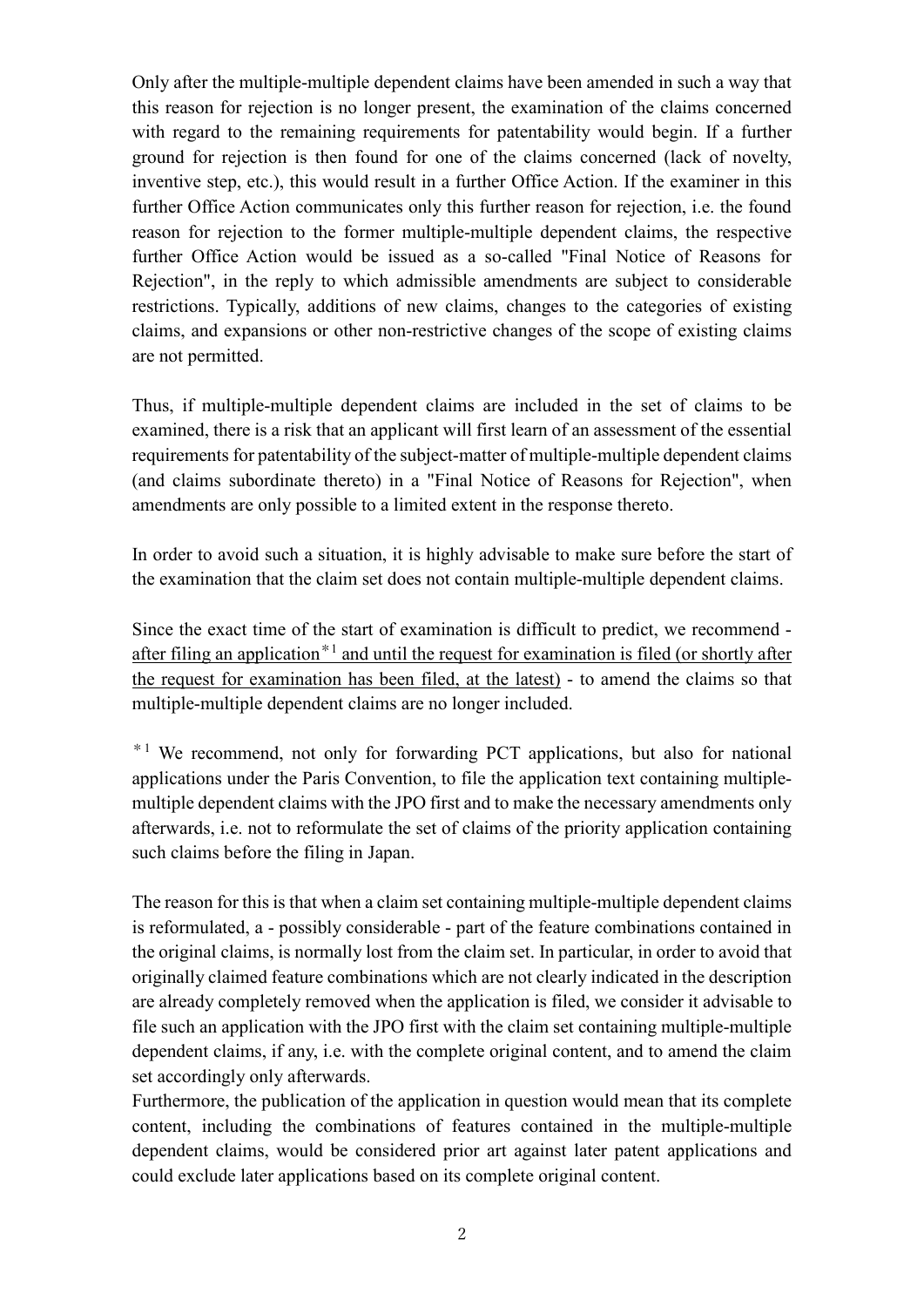## **2. Conceivable typical example of required changes**

For example, in the case of original claims phrased as shown below, our recommendation for amending the claims to remove multiple-multiple dependent claims would typically be to reformulate the claims so that the multiple-multiple dependent claims relate back only to claim 1, as shown below

### **Original Claims:**

| Claim 1        | A composition comprising A.                                                                                                                                                                                                       |                                                                      |
|----------------|-----------------------------------------------------------------------------------------------------------------------------------------------------------------------------------------------------------------------------------|----------------------------------------------------------------------|
|                |                                                                                                                                                                                                                                   |                                                                      |
| Claim 2        | The composition according to claim 1, further<br>comprising B.                                                                                                                                                                    |                                                                      |
|                | (combination of features included in this claim:<br>$A+B$                                                                                                                                                                         |                                                                      |
| Claim 3        | The composition according to claim 1 or 2, further<br>comprising C.<br>(combination of features included in this claim:<br>$A+C^{*2}, A+B+C)$                                                                                     | Multiple<br>dependent<br>claim:<br><b>PERMITTED</b>                  |
| Claim $4^{*3}$ | The composition according to any one of claims 1 to<br>3, further comprising D.<br>(combination of features included in this claim:<br>$A+D$ , $A+B+D$ , $A+C+D$ , $A+B+C+D$ )                                                    | <b>Multiple-multiple</b><br>dependent claim:<br><b>NOT PERMITTED</b> |
| Claim $5^{*3}$ | The composition according to any one of claims 1 to<br>4, further comprising E.<br>(combination of features included in this claim:<br>$A+E$ , $A+B+E$ , $A+C+E$ , $A+B+C+E$ , $A+D+E$ ,<br>$A+B+D+E$ , $A+C+D+E$ , $A+B+C+D+E$ ) | Multiple-multiple<br>dependent claim:<br><b>NOT PERMITTED</b>        |
| Claim $6^{*3}$ | The composition according to claim 5, wherein said<br>$E$ is $e1$ .<br>(combination of features included in this claim:<br>$A+el$ , $A+B+el$ , $A+C+el$ , $A+B+C+el$ , $A+D+el$ ,<br>$A+B+D+e1, A+C+D+e1, A+B+C+D+e1)$            |                                                                      |

 $*$ <sup>2</sup> In the previous circular, "A+B" was mentioned as the combination of characteristics. The correct combination is "A+C".

\*<sup>3</sup> If these claims are not amended, their examination would be limited to the abovementioned requirements of the Ministerial Regulation.